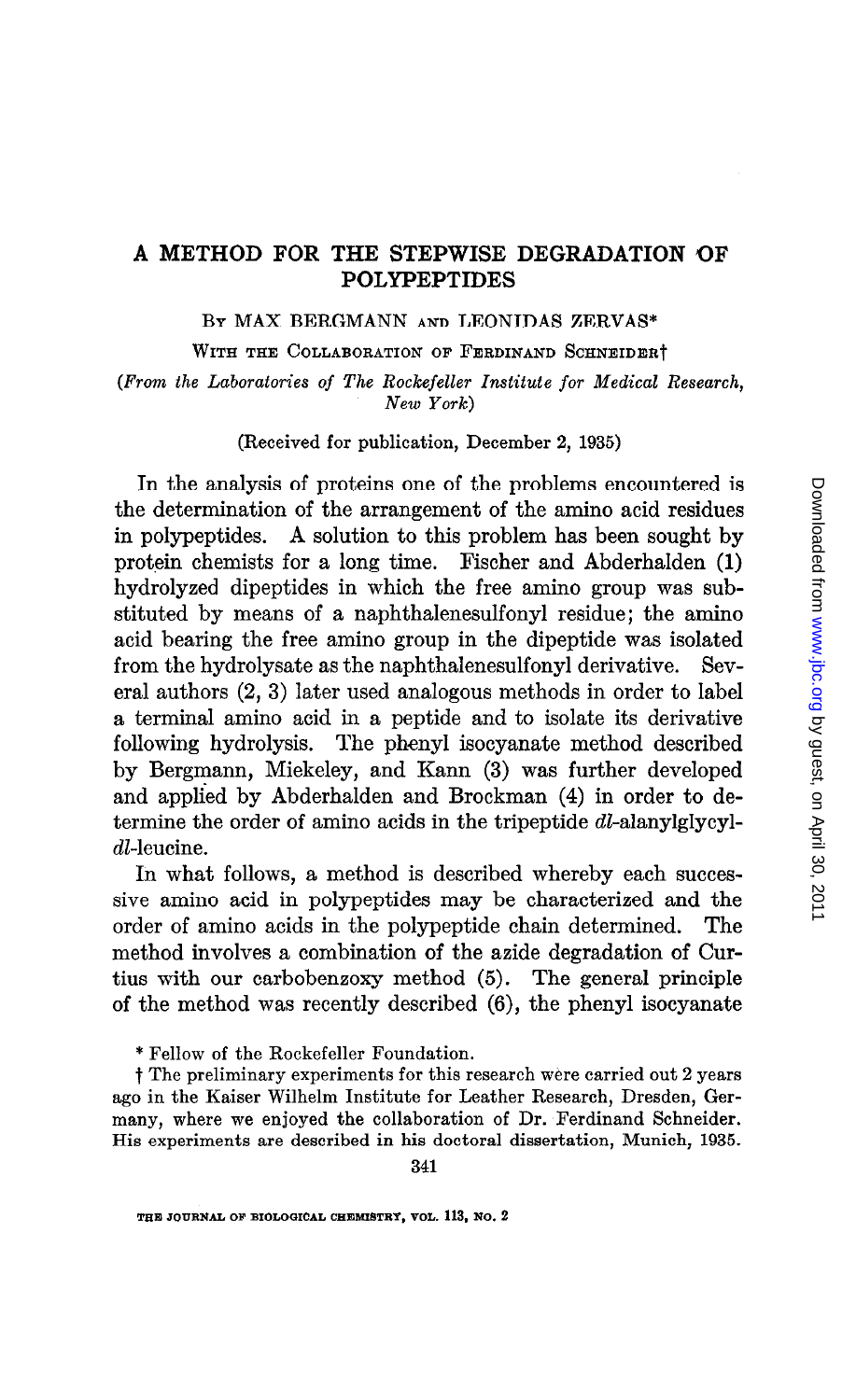compound of the tripeptide glycyl-l-alanyl-l-leucine being used. Fischer and Waibel (7) found the same carbobenzoxy degradation in experiments with pyrrolecarboxylic acids.

It was found during the further development of the peptide degradation that the best results were obtained by employing benzoylated peptides. The method will therefore be described for the benzoyl derivative of the tetrapeptide glycyl-l-alanyl-lleucyl-*l*-glutamic acid. As an introduction, there is described the carbobenxoxy degradation of the benzoyl derivatives of lleucine, dl-phenylalanine, and I-glutamic acid.

When an amino acid (I) is to be degraded according to the carbobenzoxy method, it is first benzoylated at the  $\alpha$ -amino group (II) and converted into the azide (III) through the methyl ester and hydrazide. On slight heating with benzyl alcohol, this azide forms the carbobenzoxy compound, benzylurethane (IV), which may be catalytically hydrogenated in a hydrochloric acid solution to the hydrochloride of the amine (V). This type of compound belongs to the derivatives of doubly aminated aldehydes. They are sufficiently stable to be isolated in a well crystallized form and therefore deserve closer investigation.

For the purpose of this work it was important that on warming with water these derivatives of doubly aminated aldehydes are split to benzamide, ammonium chloride, and the aldehyde (VI) and can easily be characterized in' the form of derivatives.

> I.  $R \cdot CH(NH_2) \cdot COOH$ II. R.CH(NH.Bz).COOH III.  $R \cdot CH(NH \cdot Bz) \cdot CON_3$ IV.  $R \cdot CH(NH \cdot Bz) \cdot NH \cdot CO \cdot O \cdot CH_2 \cdot C_6H_5$ V.  $R \cdot CH(NH \cdot Bz) \cdot NH_2$ VI. R.CHO  $Bz = C<sub>6</sub>H<sub>5</sub> \cdot CO$

By this method isovaleraldehyde is obtained from I-leucine, while phenylalanine yields phenylacetaldehyde.

As is to be expected, aminodicarboxylic acids are degraded in two positions. Benzoylglutamic acid (VII) gives, for example, the diazide (VIII) and then the dicarbobenzoxy compound (IX). The last named compound is hydrogenated to  $(X)$ , which on splitting yields  $\beta$ -aminopropionaldehyde  $(XI)$ . It was found that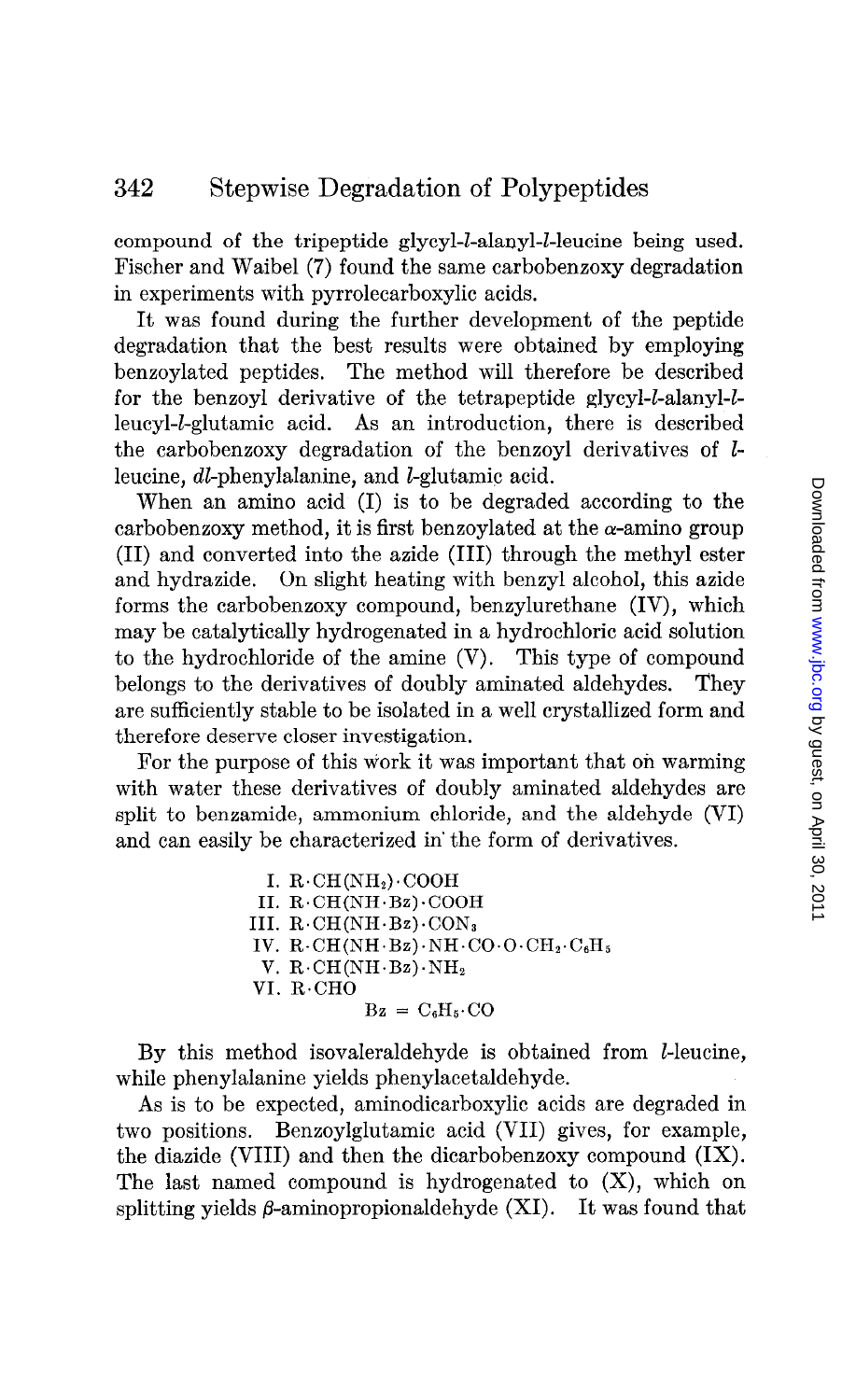this aldehyde may well be characterized as the dimethone derivative.

VII.  $HO \cdot CO \cdot CH_2 \cdot CH_2 \cdot CH(NH \cdot Bz) \cdot COOH$ 

- VIII.  $N_3$ . $CO \cdot CH_2 \cdot CH_2 \cdot CH(NH \cdot Bz) \cdot CO \cdot N_3$ 
	- IX.  $C_6H_6 \cdot CH_2 \cdot O \cdot CO \cdot NH \cdot CH_2 \cdot CH_2(NH \cdot Bz) \cdot NH \cdot CO \cdot O \cdot CH_2 \cdot C_6H_5$
	- $X. NH_2 \cdot CH_2 \cdot CH_2 \cdot CH(NH \cdot Bz) \cdot NH_2$
	- XI.  $NH_2 \cdot CH_2 \cdot CH_2 \cdot CH_2$

Degradation experiments with diaminocarboxylic acids have not yet been performed. These should, however, also give amino aldehydes.

It should be pointed out that in the case of optically active amino acids all the reaction products up to (V) inclusive, and similarly (VII to X), retain the optical activity. This corresponds to the finding of Wallis (8) that optically active carboxylic acids give optically active amines on degradation.

Curtius (9) had already attempted the degradation of benzoylated amino acids but was forced to split the urethanes, obtained with methyl or ethyl alcohol (analogous to  $(IV)$ ), by energetic treatment with acids. The resulting aldehydes and acid amides were usually decomposed under these conditions. Therefore, the original Curtius method could not be used in peptide chemistry. The carbobenzoxy degradation will also be useful for the degradation of other carboxylic acids, when it is necessary to isolate labile degradation products under mild conditions.

In order to perform the carbobenzoxy degradation on a tetrapeptide, glycyl-l-alanyl-l-leucyl-l-glutamic acid was synthesized by the carbobenzoxy method and then the individual amino acids were successively split off and identified in the form of the corresponding aldehydes with 1 carbon atom less. In this degradation the intermediate steps shown in the accompanying diagram were involved.

The conversion of the intermediate amide into the hydrazide was performed by the direct action of hydrazine.<sup>1</sup>

In its present form the carbobenzoxy degradation should be applicable to the identification of every  $\alpha$ -amino acid in peptides.

1 This reaction usually involves losses. It will therefore be attempted in the future to transform the amides into the carboxylic acids with nitrous acid, and to secure the hydrazide through the ester.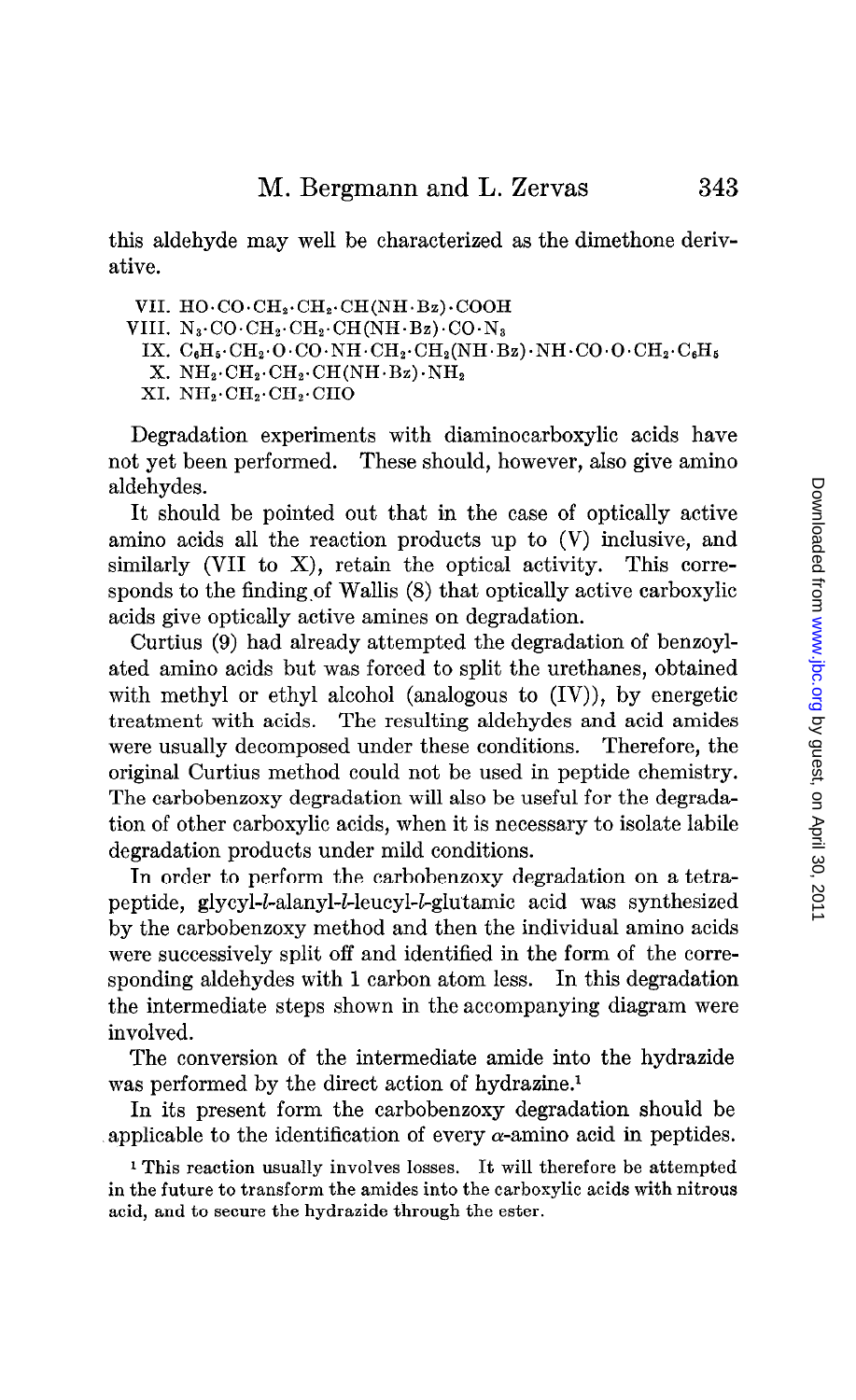Benzoylglycylalanylleucylglutamic acid Di-ester Dihydrazide Diazide Dicarbobenzoxy compound , Hydrogenation and splitting J Benzoylglycylalanylleucineamide  $+$   $\beta$ -aminopropionaldehyde Hydraside Azide Carbobenzoxy compound Hydrogenation and splitting 1 Benzoylglycylalanineamide + isovaleraldehyde Hydrazide Aside Carbobenzoxy compound Hydrogenation and splitting L Benzoylglycineamide + acetaldehyde

Further special experiments are necessary on the behavior of proline and hydroxyproline.

We wish at this point to acknowledge the kind assistance of Dr. Joseph S. Fruton in preparing this manuscript, and of Mr. J. Goldberg and Dr. A. Elek in performing the analyses.

#### EXPERIMENTAL

#### Degradation of LLeucine

N-Benzoyl-l-Leucine Methyl Ester-10 gm. of l-leucine were suspended in 50 cc. of dry methanol which was then saturated with HCI without cooling. After evaporation, the esterification was repeated. From the hydrochloride an ethereal solution of the free ester was prepared in the usual manner, and to the latter there were added, at O', 6 cc. of benzoyl chloride in 50 cc. of ethyl acetate. Then 6 cc. more of benzoyl chloride and 100 cc. of 10 per cent sodium carbonate solution were added at O" in several portions, with shaking. The ether-ethyl acetate solution was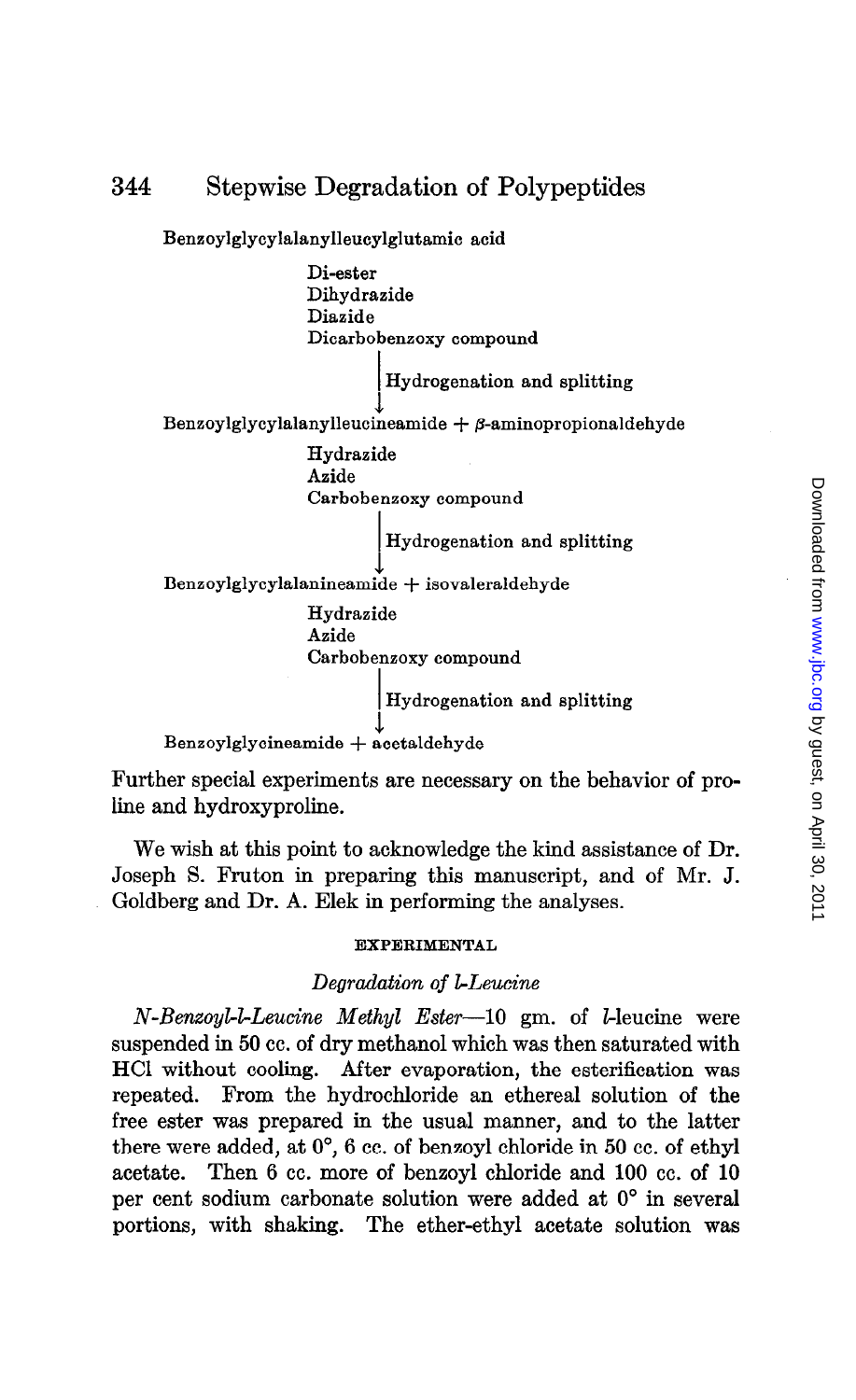washed in turn with pyridine, water, hydrochloric acid, and potassium bicarbonate, then dried and evaporated down, yielding crystals which were transferred to the filter with cold ether. A second crystallization was obtained by precipitation with petroleum ether. Yield, 10.6 gm. After recrystallization from ether the melting point was  $104^\circ$ .

 $C_{14}H_{19}O_3N$  (249.2). Calculated, N 5.6; found, 5.5<sup>2</sup>

Benzoyl-l-Leucine Hydrazide-8.5 gm. of the above ester were dissolved in 15 cc. of hot alcohol and 2.5 cc. of hydrazine hydrate, and allowed to stand 24 hours at room temperature. The needles which separated out were washed with ice-cold water. Yield, 7.5 gm. On recrystallization from alcohol, the melting point was 153°.

 $C_{13}H_{19}O_2N_3$  (249.2). Calculated, N 16.9; found, N 17.0

1-Benzamido-1-Carbobenzoxyamido-3-Methylbutane-7 gm. of the above hydrazide were dissolved in a mixture of 10 cc. of 5 N hydrochloric acid and 40 cc. of 50 per cent acetic acid; the solution was diluted with 150 cc. of water, cooled to  $0^{\circ}$ , and an aqueous solution of 2.2 gm. of sodium nitrite was added within 2 minutes. The sirupy precipitate of azide was extracted with a quantity of ether, the ether solution was washed four times with ice-cold water, then with bicarbonate, and again with water, filtered, dried over sodium sulfate, and 10 cc. of benzyl alcohol were added. The ether was evaporated in vacuo and the resulting solution heated to  $70-80^\circ$ (nitrogen generated). The crystals which separated out were washed with ether and filtered. Yield, 3 gm. The substance was recrystallized from glacial acetic acid. Needles; m.p., 178°.

|       | $C_{20}H_{24}O_3N_2$ . Calculated. C 70.6, H 7.1, N 8.2 |                                                             |  |  |
|-------|---------------------------------------------------------|-------------------------------------------------------------|--|--|
| 340.2 | Found.                                                  | $\frac{1}{10}$ 70.6, $\frac{1}{10}$ 7.2, $\frac{1}{10}$ 8.0 |  |  |

1-Benzoylamino-1-Amino-3-Methylbutane-1 gm. of the carbobenzoxy compound was suspended in methanol which contained 1.1 moles of 5 N aqueous hydrochloric acid, and hydrogenated with palladium catalyst in an open vessel. The hydrogenation

2 The nitrogen determinations reported in this paper were carried out by the micro-Dumas method except in the two instances in which the micro-Kjeldahl method is designated.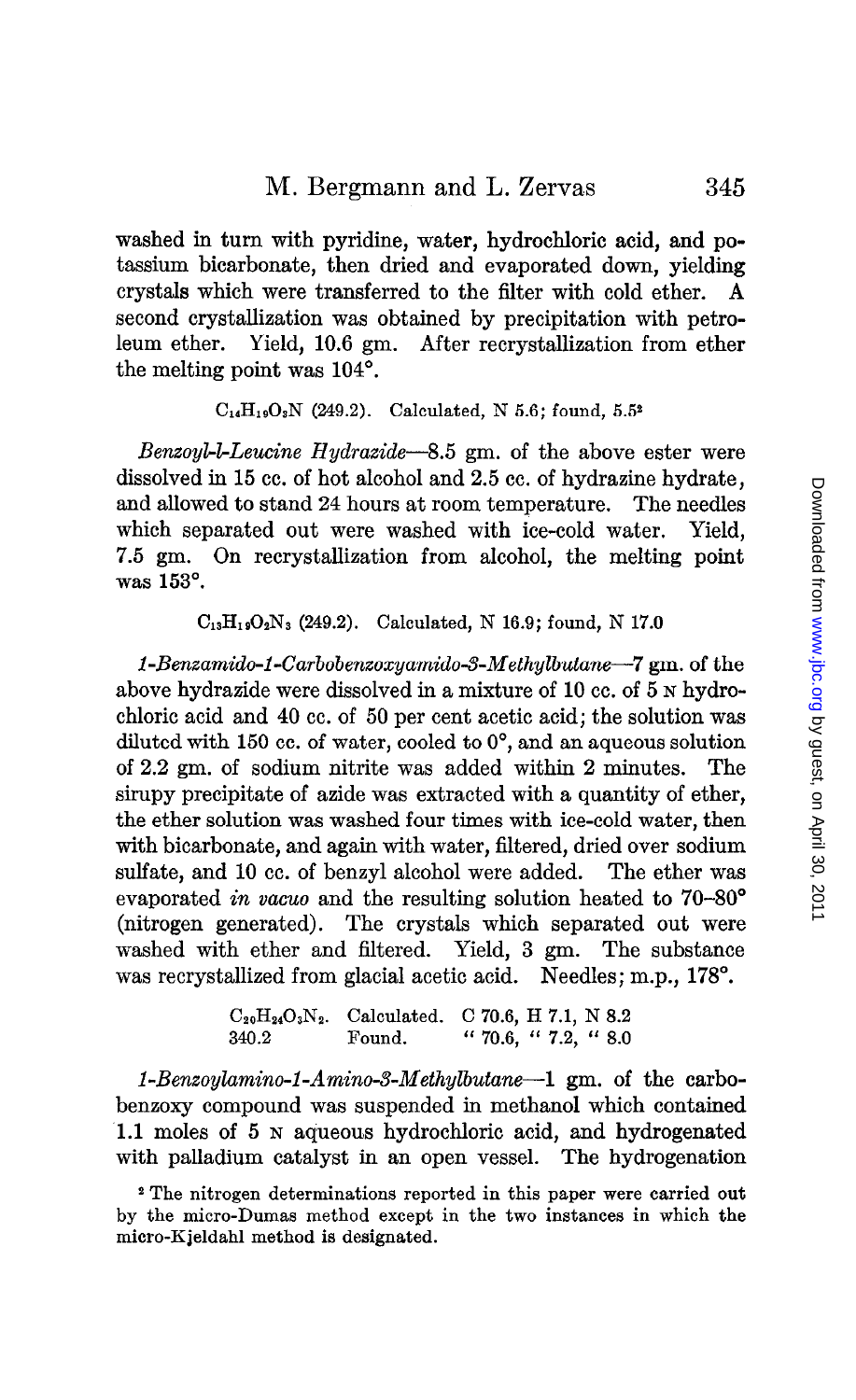and carbon dioxide regeneration were complete after about 20 minutes. On evaporation under diminished pressure (bath temperature 35"), flat needles of the hydrochloride were obtained, which were transferred to the filter with acetone-ether. Yield, 0.6 gm.

 $\left[\alpha\right]_{\text{D}}^{2} = -47^{\circ}$  (5 per cent in methanol)  $C_{12}H_{19}ON_2Cl.$  Calculated. C 59.4, H 7.9, N 11.5, Cl 14.6 242.6 Found. " 59.7, " 7.9, " 11.4, " 14.7

The base can be liberated from the hydrochloride with sodium hydroxide and can be taken up in ether. On passing hydrochloric acid gas into the ethereal solution, the hydrochloride separates out immediately. On boiling the hydrochloride with methanol there crystallized out after a short time needles (in good yield) which contained no chlorine and which had a melting point of 210°. On recrystallization from methanol no elevation of the melting point was observed. The analysis indicates that the substance is the dibenzamido derivative of isovaleraldehyde.

 $(CH_3)_2 \cdot CH \cdot CH_2 \cdot CH(NH \cdot CO \cdot C_6H_5)_2$  $C_{19}H_{22}O_2N_2$ . Calculated. C 73.5, H 7.2, N 9.0 310.2 Found. "  $73.3,$  "  $7.2,$  "  $9.0$ 

Splitting of the Hydrochloride- $0.3$  gm. of the above hydrochloride was dissolved in 5 cc. of water and the solution distilled in 5 minutes from a bath of 120" into an ice-cooled receiving flask which contained 0.3 gm. of p-nitrophenylhydrazine in 5 cc. of 50 per cent acetic acid. In the receiving flask there separated out the p-nitrophenylhydrazone of isovaleraldehyde (after recrystallization 0.26 gm. of needles of melting point 113<sup>°</sup> was obtained  $(10)$ ; calculated, N 19.0; found, N 19.2). In the distilling flask benzamide (0.1 gm., m.p., 127°; mixed m.p. with commercial benzamide, 127") separated out, while the ammonium chloride remained in solution.

### Degradation of dl-Phenylalanine

Benzoyl-dl-Phenylalanine Methyl Ester-From 10 gm. of phenylalanine there were obtained 14 gm. of benzoyl ester by the same method employed for leucine. On recrystallization from ether the melting point was 90".

 $C_{17}H_{17}O_8N$  (283.1). Calculated, N 4.9; found, N 5.0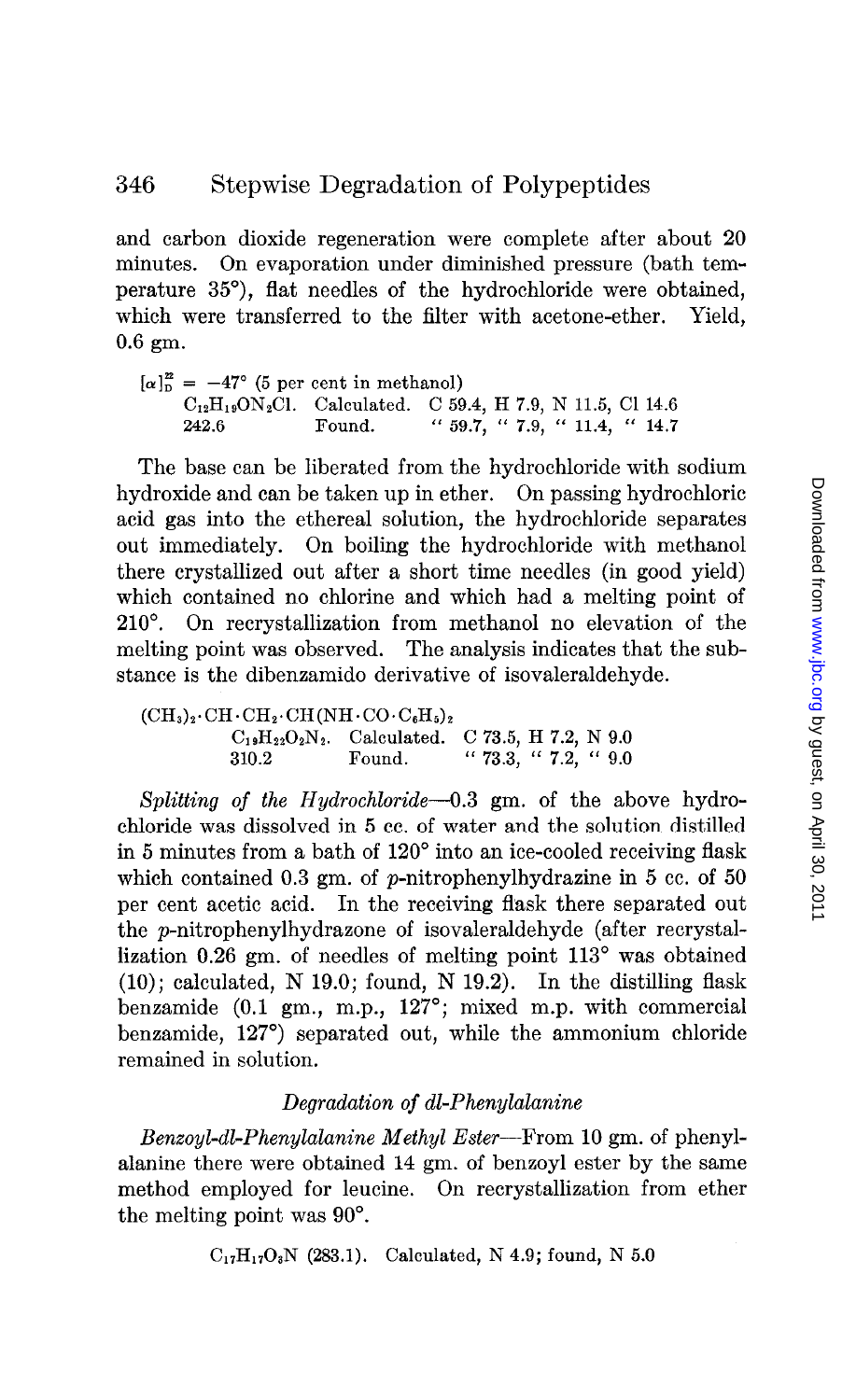Benzoyl-dl-Phenylalanine Hydrazide-A solution of 14 gm. of the above ester in 30 cc. of warm alcohol was treated overnight with 4 cc. of hydrazine hydrate at room temperature. On working up the solution, 12.5 gm. of recrystallized hydrazide (m.p., 192') were obtained.

 $C_{16}H_{17}O_2N_3$  (283.1). Calculated, N 14.8; found, N 15.1

1-Carbobenzoxyamino-1-Benzamino-2-Phenylethane-8 gm. of the above hydrazide were dissolved in 50 cc. of 50 per cent acetic acid and 5 cc. of 5 N hydrochloric acid, the solution was diluted with 150 cc. of water and cooled to O', and an aqueous solution of 2 gm. of sodium nitrite added within 2 minutes. After about 3 minutes, the precipitated azide was taken up in ethyl acetate, washed three or four times with ice-cold water, quickly with bicarbonate, and again with water, filtered, and dried over sodium sulfate. 20 cc. of benzyl alcohol were then added and the ethyl acetate was removed under reduced pressure at 50"; then the solution was heated on the steam bath for  $\frac{1}{2}$  hour. The crystals which separated out were treated with glacial acetic acid and filtered with suction. Yield, 5.9 gm. On recrystallization from glacial acetic acid, rods with a melting point of 196" were obtained.

> $C_{23}H_{22}O_3N_2$ . Calculated. C 73.7, H 5.9, N 7.5 374.2 Found. " 73.6, " 6.1, " 7.4

Hydrogenation to 1-Amino-1-Benzamido-2-Phenylethane-5.5 gm. of carbobenzoxy compound were suspended in 100 cc. of methanol and 5 cc. of 5 N HCl, and hydrogenated in the usual manner with palladium (about 2 gm.) as catalyst. After hydrogenation, the filtrate was evaporated down at 35° and the residue transferred to the filter with acetone-ether. A spongy mass of needles was obtained; yield, 3 gm.

> ClsHI,0N2Cl. Calculated. C 65.1, H 6.2, N 10.1, Cl 12.8 276.6 Found. " 64.8, " 6.0, " 10.2, " 13.0

If the hydrochloride is dissolved in water and sodium hydroxide or ammonium hydroxide is added, the free base separates out in nearly quantitative yield. Needles; m.p., 156° (after browning and sintering).

> $C_{15}H_{16}ON_2$ . Calculated. C 75.0, H 6.7, N 11.7 240.1 Found. " 75.0, " 6.7, " 11.5

347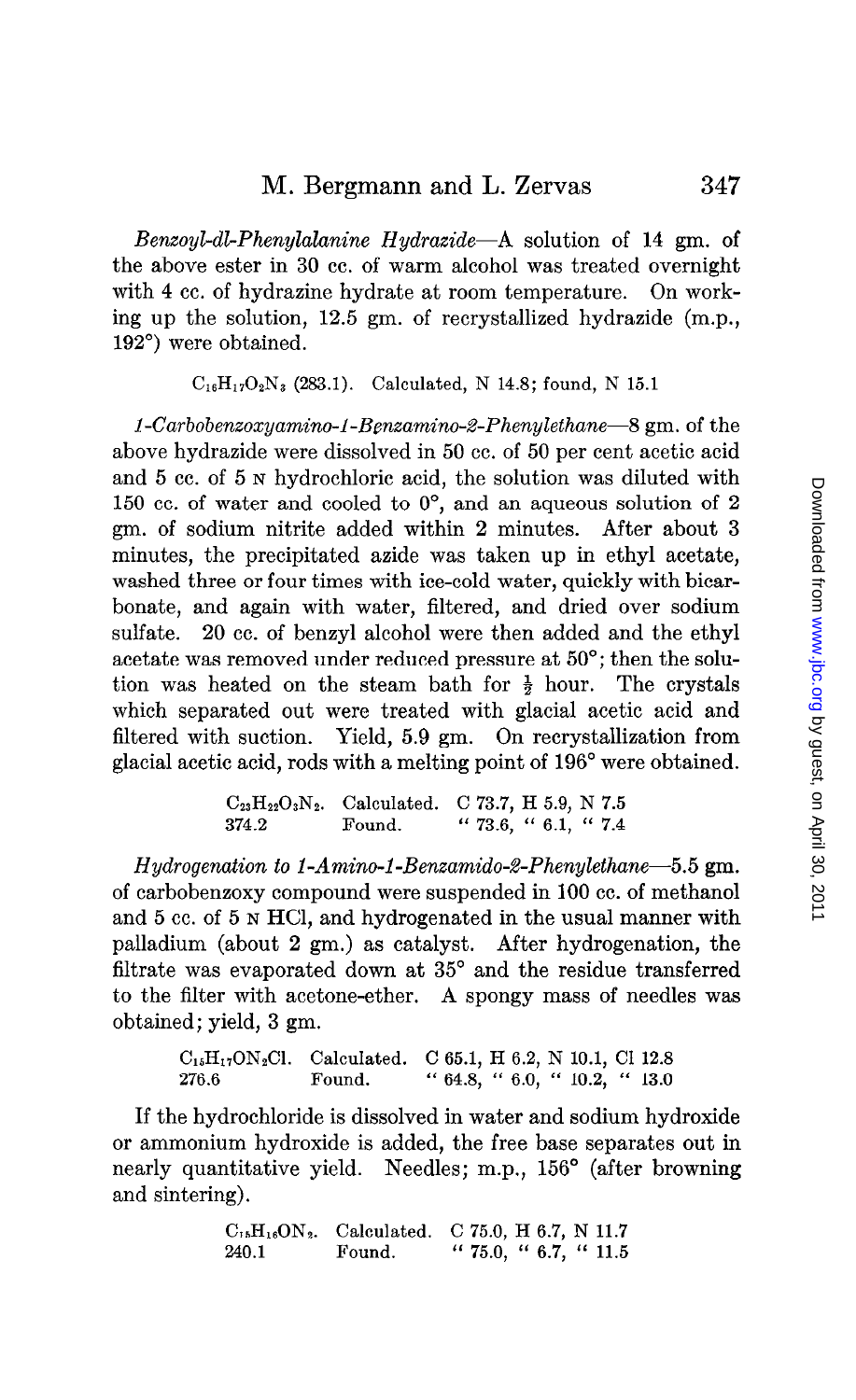Deamination of the Amine-0.5 gm. of the hydrochloride was dissolved in water containing several drops of acetic acid. On addition of an aqueous solution of 0.18 gm. of sodium nitrite, there began nitrogen generation which ended after a short time. The precipitated needles (0.35 gm.) were recrystallized from methanol-water. M.p., 128°.

> $C_{15}H_{15}O_2N.$  Calculated. C 74.7, H 6.3, N 5.8 241.1 Found. ".74.9, " 6.3, " 5.9

The substance is not affected by boiling water.

Splitting of the  $Amine-0.8$  gm. of the above hydrochloride was dissolved in 10 cc. of water and after the addition of 0.6 gm. of sodium acetate and 0.2 gm. of hydroxylamine hydrochloride, heated to 100' for 15 minutes. On cooling, 0.3 gm. of phenylacetaldehyde oxime was obtained. Needles with a melting point of 103" (11) resulted after recrystallization from ether-petroleum ether.

```
CsHsON (135.1). Calculated, N 10.4; found, N 10.4
```
On concentrating the mother liquor in vacua, 0.2 gm. of benzamide was obtained as plates (m.p., 127"). The mixed melting point with commercial benzamide showed no depression.

#### Degradation of LGlutamic Acid

Benzoyl-l-Glutamic Acid Dimethyl Ester-This was prepared from 14.7 gm. of glutamic acid in the same way as for leucine (instead of soda, potassium bicarbonate was employed). Yield, 25 gm. On recrystallization from ether, needles, m.p. 83", were obtained.

 $C_{14}H_{17}O_5N$  (279.1). Calculated, N 5.0; found, N 4.8 (micro-Kjeldahl)

Benzoyl-l-Glutamic Acid Dihydrazide-From the solution of  $25$ gm. of the dimethyl ester in 75 cc. of absolute alcohol to which 11 cc. of hydrazine hydrate were added, there separated out on standing overnight 20 gm. of dihydrazide. The substance was recrystallized from alcohol. Needles; m.p., 216".

 $C_{12}H_{17}O_3N_5$  (279.2). Calculated, N 25.1; found, N 24.9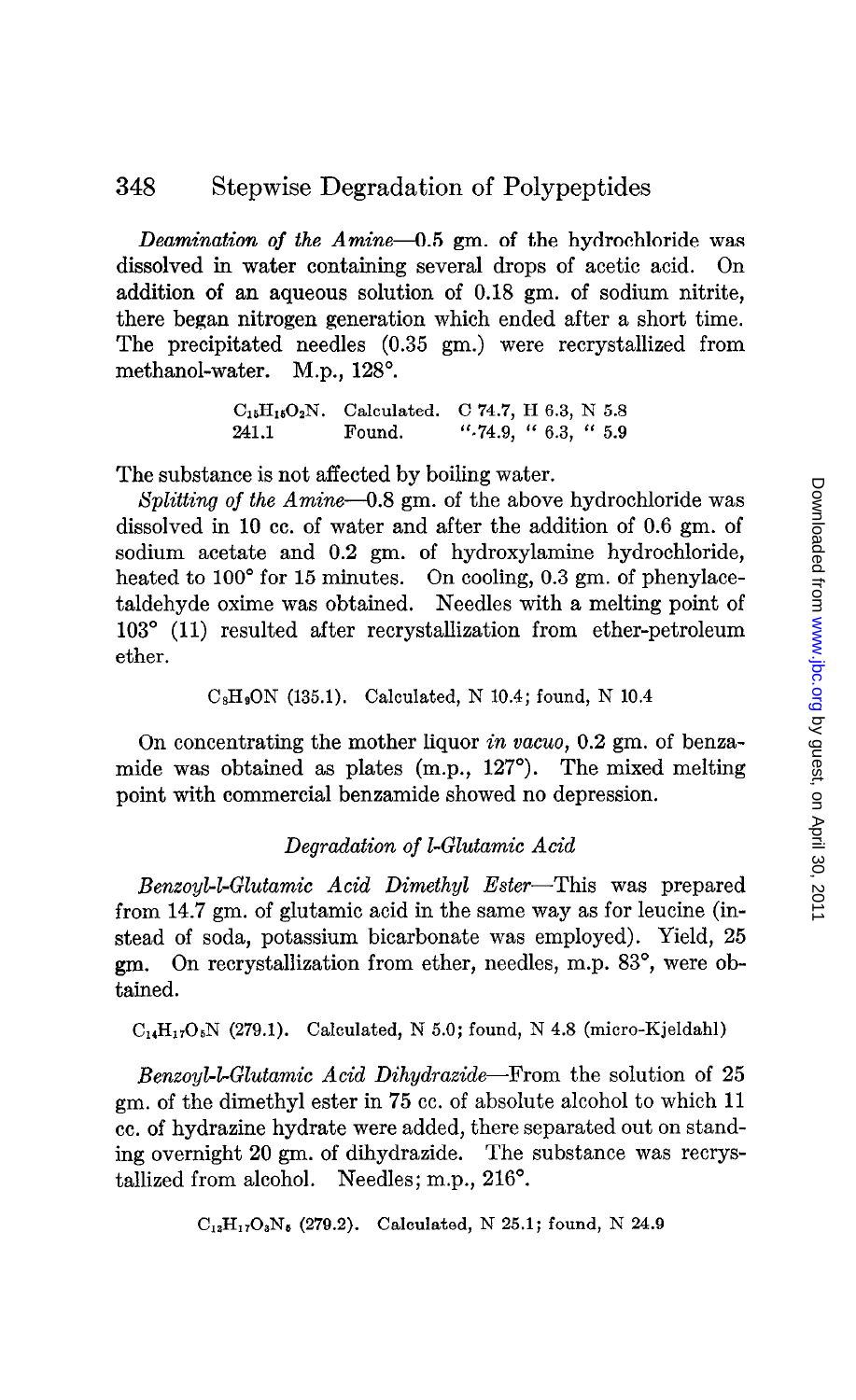Benzoyl-l-Glutamic Acid Diazide-8 gm. of dihydrazide were dissolved in 130 cc. of hot water, 4.3 gm. of sodium nitrite were added, and the solution was cooled to  $0^\circ$ ; this was followed by the addition of 31 cc. of 2 N HCI within 1 minute. A'fter about 3 to 5 minutes at O", the supernatant solution was discarded and the semisolid precipitate treated with about 2 cc. of ether, whereupon it crystallized. It was transferred to the filter with a little cold water, dried on a porous plate, and then over sulfuric acid in vacuo. Yield, 5.6 gm. of crystals which effervesced around  $75^{\circ}$ .

1, 3-Biscarbobenzoxyamino-1-Benzaminopropane—4.8 gm. of diazide were added to 20 cc. of xylene and 12 cc. of benzyl alcohol, and heated slowly in a paraflin bath. Nitrogen generation began around 60-70". The reaction mixture was kept at 70-80" until the nitrogen formation had slowed down, whereupon the temperature was raised to the boiling point of xylene for 15 minutes. On adding ether, 4.2 gm. of a spongy crystalline substance were obtained. It was dissolved in 30 cc. of hot 50 per cent acetic acid and allowed to cool slowly. The yield is decreased by one-half. Hair-like needles were obtained; m.p., 174°.

$$
C_{26}H_{27}O_6N_3
$$
. Calculated. C 67.6, H 5.9, N 9.1  
461.2  
Found. " 67.5, " 6.1, " 9.2

Hydrogenation of the Dicarbobenzoxy Compound-2 gm. of the dibenzylurethane were suspended in absolute methanol which contained 2.1 moles of hydrogen chloride. The hydrogenation in the presence of 0.5 gm. of palladium catalyst was completed in 15 minutes. On evaporation in vacuo at  $30^{\circ}$ , the crystalline hydrochloride remained behind. Yield, 0.8 gm. Recrystallization from cold methanol-ether gave rods which melted at 158° with sintering.  $[\alpha]_n^{22} = -50.7^\circ$  (6.9 per cent in water). Owing to the instability of the dihydrochloride, the analysis was performed on the dipicrate of the diamino compound.

The dipicrate can be obtained in quantitative yield from an aqueous solution of the hydrochloride by adding sodium picrate. It crystallizes from hot water containing picric acid in long rods which decompose slowly at 100'.

$$
\begin{array}{lll}\n\text{C}_{22}\text{H}_{21}\text{O}_{16}\text{N}_9 \cdot \text{H}_2\text{O.} & \text{Calculated.} & \text{C 39.4, H 3.5, N 18.8} \\
\text{669.2} & \text{Found.} & \text{`` 39.4, `` 3.4, `` 18.7}\n\end{array}
$$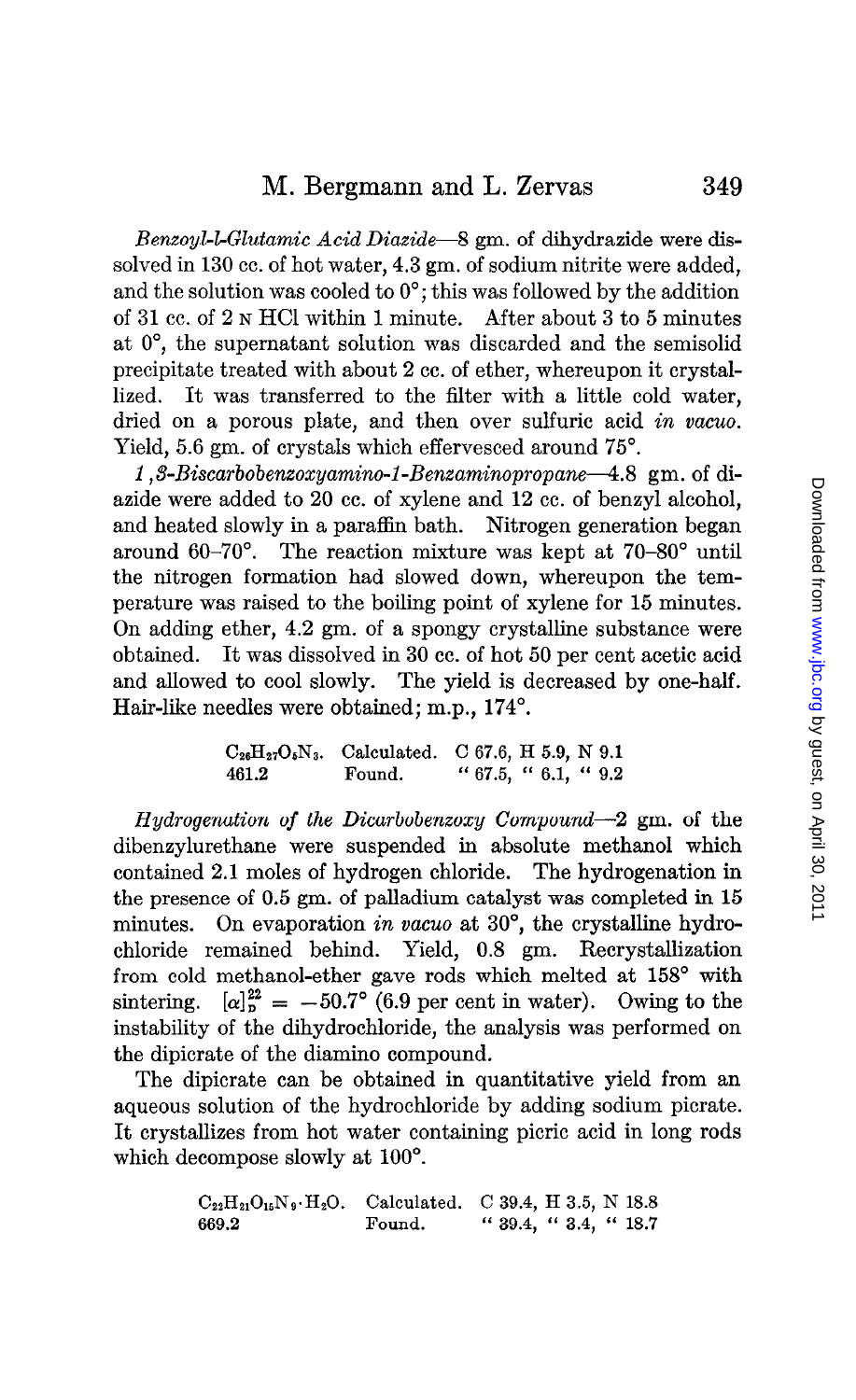The instability of the substance on heating prevented a determination of the water of crystallization.

Splitting of the Diamine-0.4 gm. of dimethone was dissolved in the required volume of water, and 0.4 gm. of the dihydrochloride added to the solution, which was then heated to boiling for 5 minutes. On cooling, the solution was extracted with a 1:1 mixture of ethyl acetate-ether, followed by ether extraction. The extracts were washed with a small volume of dilute sodium carbonate solution (to remove free dimethone) and concentrated down. 0.22 gm. of the benzamide in the form of square plates (m.p., 127° after recrystallization from water) was obtained. This showed no melting point depression with commercial benzamide. The aqueous solution (see above) contained the dimethone compound of  $\beta$ -aminopropionaldehyde as the hydrochloride. This substance was precipitated by making the solution slightly alkaline with sodium hydroxide and acidifying again with 1 or 2 drops of acetic acid. On standing overnight, 0.25 gm. of the dimethone anhydride of  $\beta$ -aminopropionaldehyde was obtained, which after recrystallization from aqueous alcohol and then from absolute alcohol melted at 208-209".

> $C_{19}H_{27}O_3N$ . Calculated. C 71.9, H 8.6, N 4.5 317.2 Found. " 72.1, " 8.3, " 4.4

## Synthesis of Glycyl-l-Alanyl-l-Leucyl-l-Glutamic Acid

 $Carbobenzoxyglycyl-I-Alanine Ethyl Ester-To a solution of I$ alanine ethyl ester in ethyl acetate (prepared from 15 gm. of the hydrochloride) there were added, in four portions with cooling, 11 gm. of carbobenzoxyglycyl chloride. With shaking, 11.5 gm. more of carbobenzoxyglycyl chloride were added in five portions, each of which was followed by 10 cc. of a 10 per cent sodium carbonate solution. After addition of about 100 cc. of water, the reaction mixture was shaken for a short time with 20 cc. of saturated bicarbonate solution. The aqueous layer was removed, the unchanged chloride decomposed with pyridine, and the ethyl acetate layer washed with water, dilute hydrochloric acid, and again with water, dried over sodium sulfate, and evaporated down. Upon scratching, the resulting sirup crystallized in long prisms. These were recrystallized from ether-petroleum ether. Yield,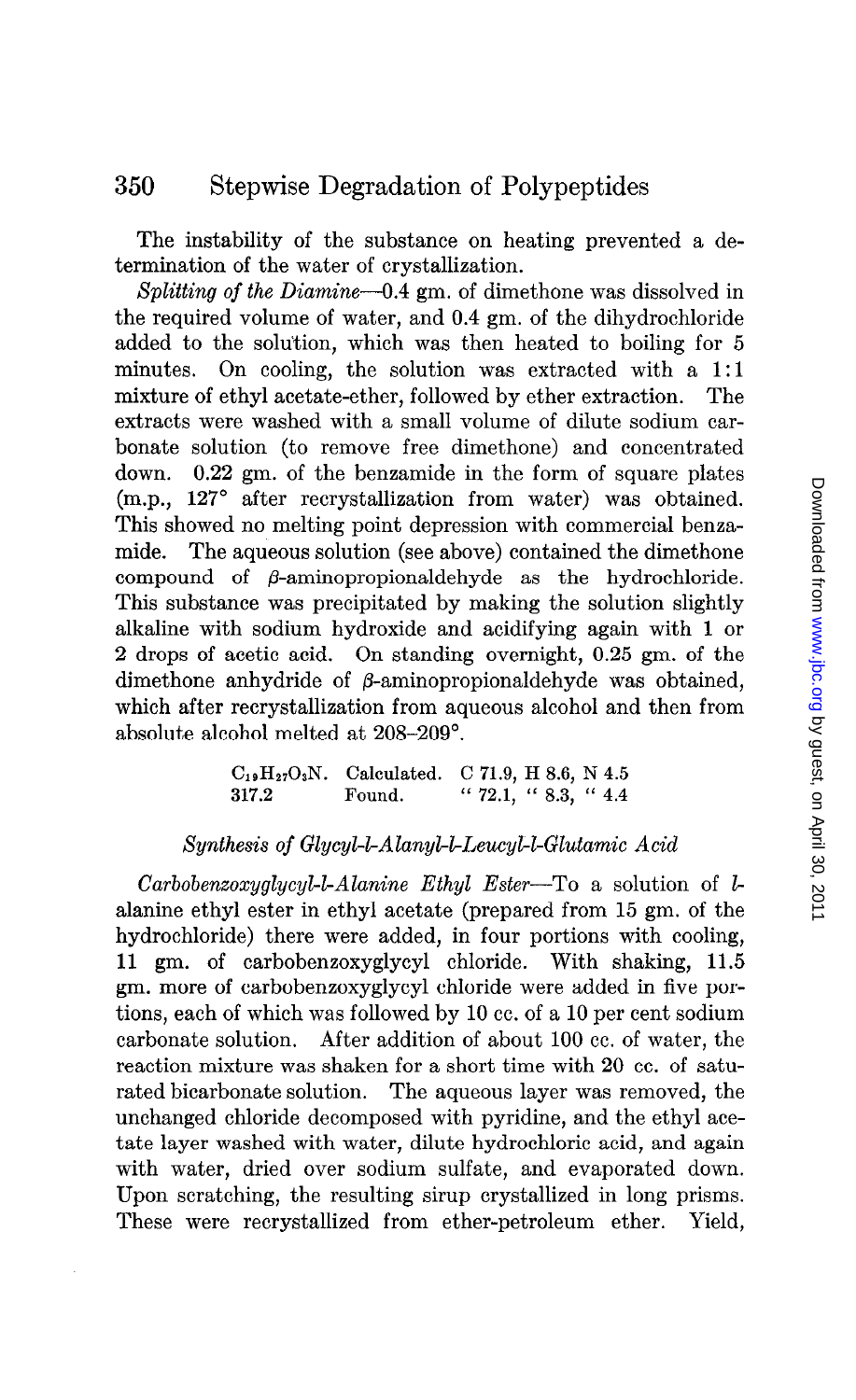22.5 gm.; m.p.,  $59^{\circ}$  after two recrystallizations from ether-petroleum ether.

 $C_{16}H_{20}O_5N_2$  (308.2). Calculated, N 9.1; found, N 9.2

Carbobenzoxyglycyl-l-Alanine Hydrazide-22 gm. of the above ester were dissolved in 30 cc. of absolute alcohol and refluxed with 6 gm. of hydrazine hydrate for 1 hour. On cooling, a crystalline mass was obtained which was washed with a little absolute alcohol and a quantity of ether. Yield,  $16.5$  gm.; m.p.,  $133^\circ$ after recrystallization from alcohol.

 $C_{13}H_{18}O_4N_4$  (294.2). Calculated, N 19.0; found, N 18.8

 $Carbobenzoxyglycyl-L-Alanine Azide-7.5 gm. of the above hy$ drazide were dissolved in 150 cc. of water and 17 cc. of 3.6 N HCl. The solution was cooled to  $0^{\circ}$  and there were added solutions of 4.8 gm. of sodium acetate (containing water of crystallization) in 10 cc. of water and 1.9 gm. of sodium nitrite in 10 cc. of water, the latter being added dropwise. The resulting sirup was taken up in ether, leaving a small portion undissolved. The ethereal solution was washed often with ice-cold water, then with bicarbonate solution, and again with water, and dried over sodium sulfate. This solution was used immediately for coupling.

Carbobenzoxyglycyl-lAlanyl-1-Leucine Methyl Ester-To an ethereal solution of *l*-leucine methyl ester prepared from 14 gm. of the hydrochloride there was added the above ethereal solution of azide prepared from 20 gm. of the hydrazide. After 12 hours, 8 gm. of the reaction product had separated out in needles. The filtrate was concentrated to 100 cc., freed of crystals (0.5 gm.) which had separated out, washed with dilute hydrochloric acid, water, and bicarbonate, dried over sodium sulfate, and the substance precipitated with petroleum ether. Total yield, 15 gm.; m.p., 112° after recrystallization from ethyl acetate-petroleum ether.

 $C_{20}H_{29}O_6N_3$  (407.2). Calculated, N 10.3; found, N 10.4

Carbobenzoxyglycyl-l-Alanyl-l-Leucyl Hydrazide-5.7 gm. of the above tripeptide ester were dissolved in about 12 cc. of warm absolute alcohol, 0.8 cc. of hydrazine hydrate was added, and the solution allowed to stand overnight at room temperature. The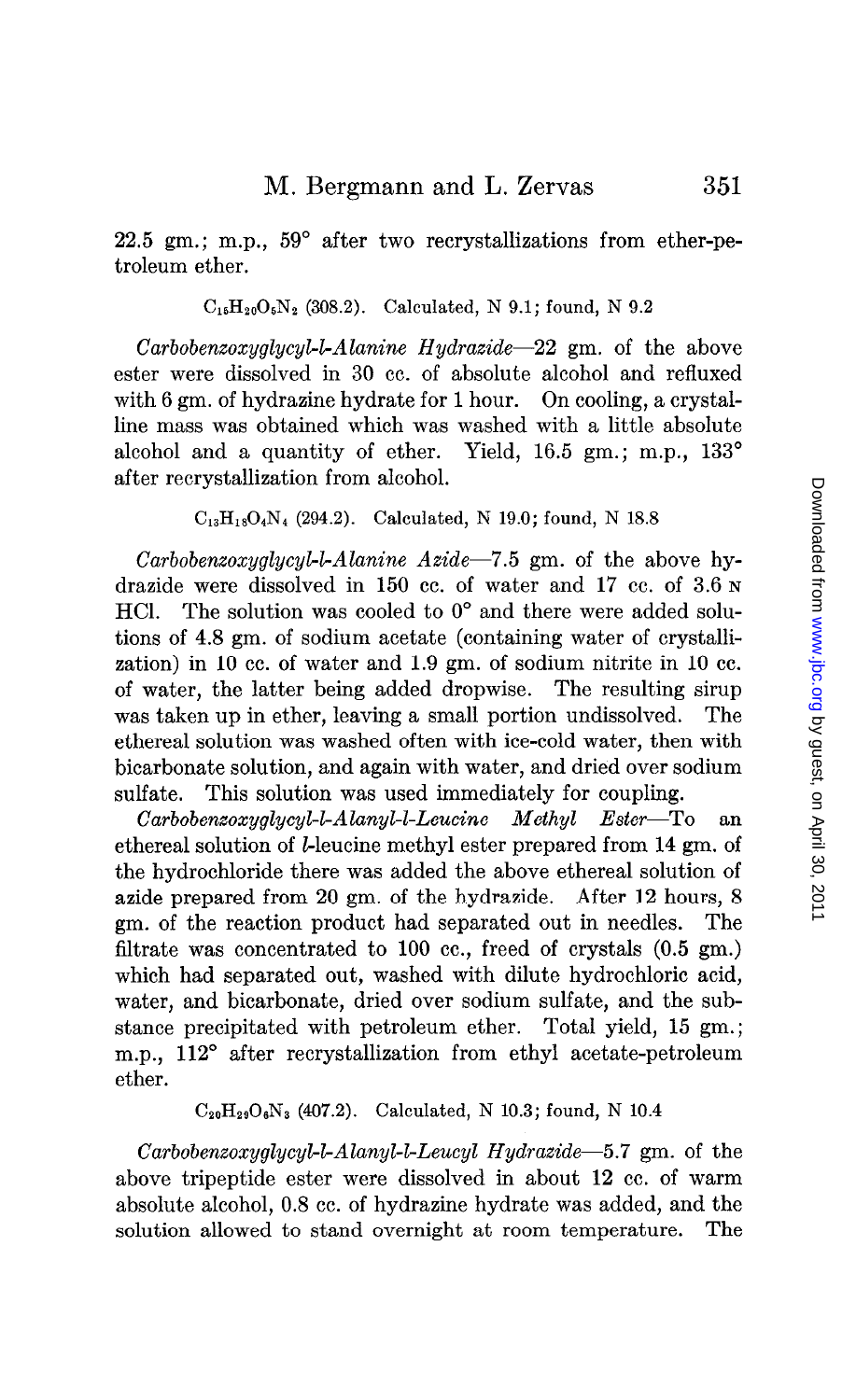needles which separated out were washed with a little alcohol. Yield, 3.3 gm.; m.p., 186° after recrystallization from alcohol.

 $C_{19}H_{29}O_5N_5$  (407.2). Calculated, N 17.2; found, N 17.5

 $Carbobenzoxyglycyl-L-Alanyl-L-leucyl-L-Glutamic \; Acid \; Dimethyl$ Ester-9 gm. of the hydrazide described above were dissolved in 225 cc. of water, 15 cc. of glacial acetic acid, and 22.5 cc. of N  $HCl$ , and the solution was cooled to  $0^{\circ}$ . Then an aqueous solution of 3 gm. of sodium acetate (with water of crystallization) was added, followed by the dropwise addition (within 2 minutes) of an aqueous solution of 1.65 gm. of sodium nitrite. The resulting azide was taken up immediately in about 300 cc. of ethyl acetate, the azide solution washed three times with ice-cold water, followed by bicarbonate solution and again by water, filtered, and dried quickly over a quantity of sodium sulfate. It was then coupled with an ethereal solution of *l*-glutamic acid dimethyl ester (prepared from about 9 gm. of glutamic acid). On concentrating the mixture and allowing it to stand overnight, needles were obtained. On further concentration of the mother liquor, a second crystallization resulted. Total yield, 7.2 gm.; m.p.,  $149^{\circ}$ after recrystallization from ethyl acetate.

### $C_{26}H_{38}O_9N_4$  (550.3). Calculated, N 10.2; found, N 10.0 (micro-Kjeldahl)

 $Glycyl-LAlanyl-Leucyl-L-Glutamic \textit{Acid}-2.7 \text{ gm. of the tetra}$ peptide ester were suspended in 10 cc. of methanol, and with occasional cooling and shaking saponified with 11 cc. of N sodium hydroxide within 15 minutes. After 15 minutes more, the solution was made slightly acid to Congo red, the methanol removed under reduced pressure, and the resulting sirup dissolved in a large volume of ethyl acetate. The ethyl acetate layer was extracted with bicarbonate. The bicarbonate extract was then acidified, and the carbobenzoxytetrapeptide was again taken up in ethyl acetate. After washing with water, the solution was evaporated down, the residue dissolved in aqueous methanol and 0.3 cc. of glacial acetic acid, and catalytically hydrogenated. The solution was filtered, the catalyst washed frequently with water, and the combined filtrate evaporated under reduced pressure. The crystals (rhombic) were transferred to the filter with alcohol. Yield,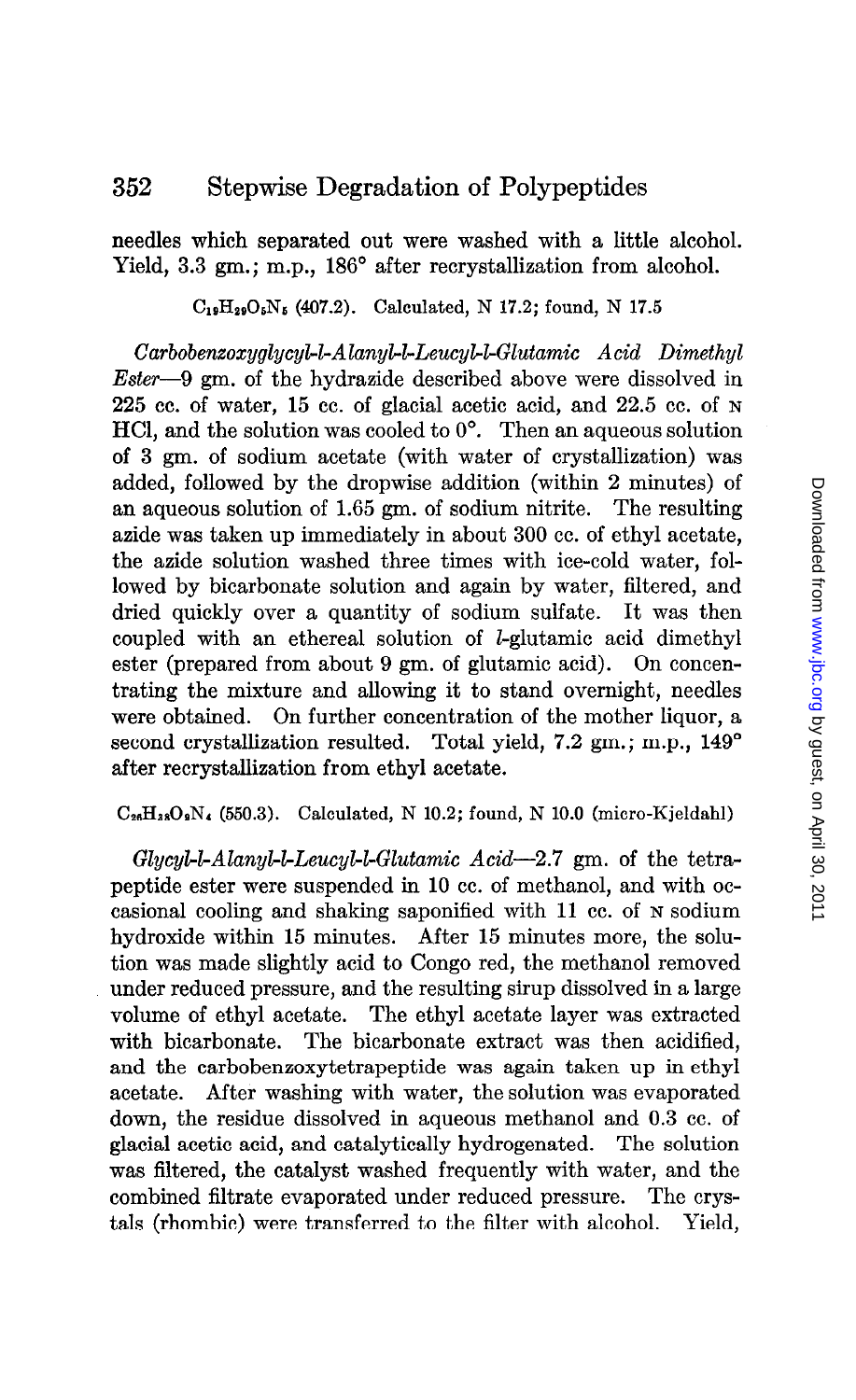1.5 gm. On recrystallization from water the tetrapeptide forms long prisms which are transformed into rhombic crystals.

 $C_{16}H_{28}O_7N_4\cdot 1\frac{1}{2}H_2O.$  Calculated. C 46.2, H 7.5, N 13.5, H<sub>2</sub>O 6.5 415.2 Found. " 45.9, " 7.6, " 13.3, " 6.3

3.77 mg. required 1.9 cc. of 0.01 KOH in 90 per cent alcohol, thymolphthalem being used as indicator. Calculated, 1.8 cc.

#### Degradation of the Tetrapeptide

 $Benzoylglycyl-L-Alanyl-L-eucyl-L-Glutamic$   $Acid-1$  gm. of the free tetrapeptide was dissolved in a solution of 1.2 gm. of potassium bicarbonate in 10 cc. of water. Within 20 minutes there was added with shaking 0.35 cc. of benzoyl chloride in four portions. Each addition was preceded by cooling in ice. The shaking was performed at room temperature. On acidifying, the benzoyl compound separated out at first as a sirup; on scratching, however, it crystallized. After drying, the substance was boiled up with ether. Yield, 1.05 gm. Needles; m.p., 215' after recrystallization from aqueous alcohol.

> $C_{23}H_{32}O_8N_4$ . Calculated. C 56.1, H 6.5, N 11.4 492.3 Found. " 56.2, " 6.5, " 11.6

Benzoylglycykl-Alanyb&Leucykl-Glutamic Acid Dimethyl Ester -0.5 gm. of benzoyltetrapeptide was suspended in methanol and esterified with an excess of an ethereal solution of diazomethane. The residue obtained on evaporation was transferred to the filter with ethyl acetate-ether and recrystallized from ethyl acetate. Needles; m.p., 178°; yield, 0.4 gm.

The compound was also more simply prepared by the hydrogenation of the carbobenzoxytetrapeptide dimethyl ester in the presence of 1 mole of methyl alcoholic hydrogen chloride, followed by the benzoylation of the free ester in the usual manner.

 $C_{25}H_{36}O_8N_4$  (520.3). Calculated, N 10.8; found, N 10.7

Benzoylglycyl-l-Alanyl-LLeucyl-1-Glutamic Acid Dihydrazide-3.6 gm. of the above dimethyl ester were dissolved in hot absolute alcohol, 0.9 cc. of the hydrazine hydrate was added, and the solution allowed to stand overnight at room temperature. The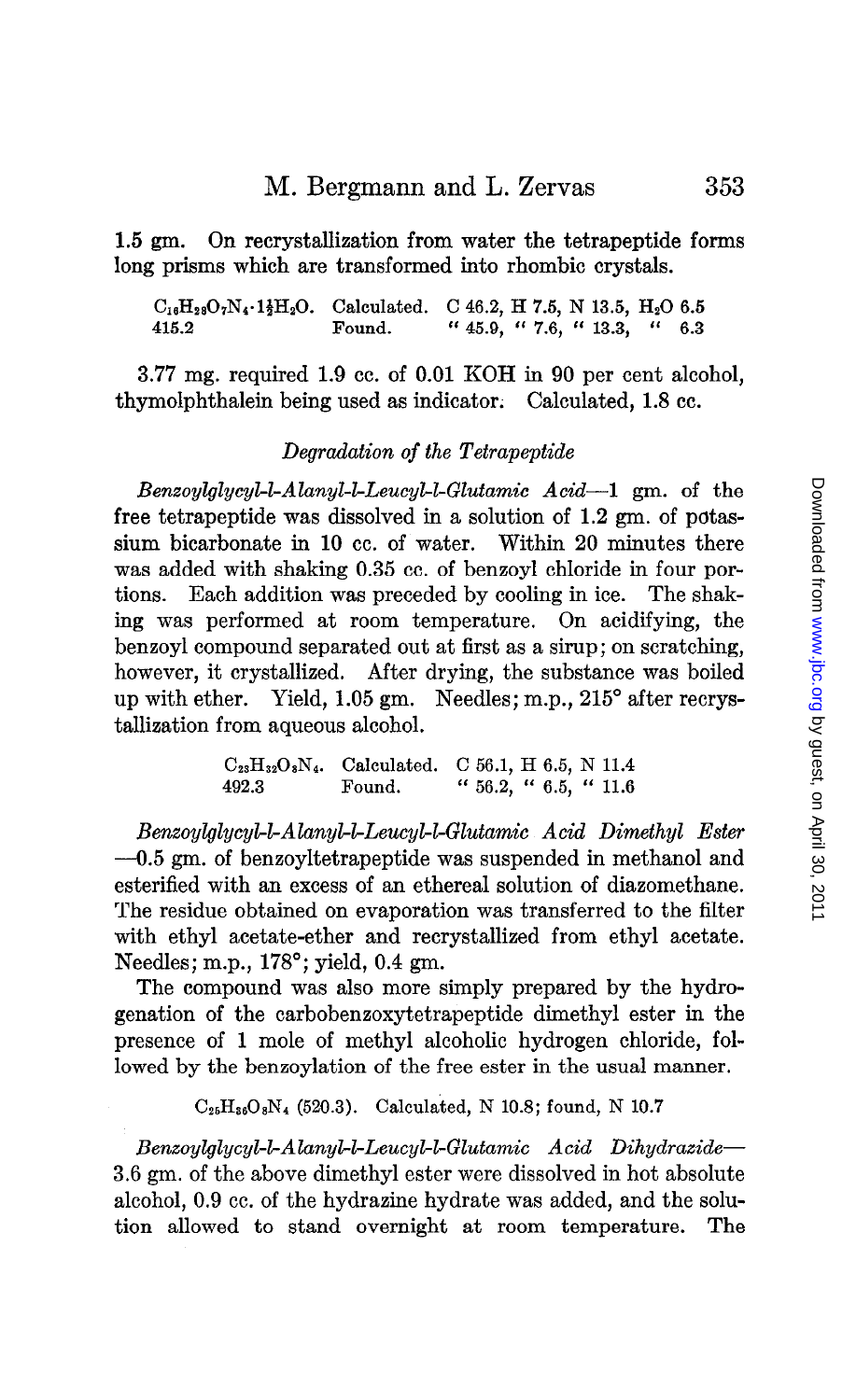spongy mass which separated out was washed well with alcohol. Yield, 3.5 gm.; m.p., 253° after recrystallization from alcohol.

 $C_{23}H_{36}O_6N_8$  (520.3). Calculated, N 21.5; found, N 21.1

Repeated recrystallizations did not improve the analysis.

Benzoylalucyl-l-Alanyl-l-Leucyl Derivative of 1-Amino-1, 3-Dicarbobenzoxypropane-3.3 gm. of the above dihydrazide were dissolved in 25 cc. of water and 12.7 cc. of N hydrochloric acid, the solution was cooled to  $0^{\circ}$ , and to it was added within 1 minute an aqueous solution of 0.95 gm. of sodium nitrite. The precipitate was separated from the supernatant liquid and washed with cold water containing 6 cc. of N hydrochloric acid, treated with a small volume of ether, filtered, washed with water and ether, and dried well over phosphorus pentoxide in a desiccator. Yield of diazide, 2.4 gm. The dry azide was added in small portions within 3 to 4 minutes to a solution of 20 cc. of xylene and 5 cc. of benzyl alcohol which had been warmed to 90°. After completion of the nitrogenation, the solution was heated for 5 minutes at the boiling point of xylene. On cooling, a spongy mass separated out, the precipitation being made more complete by the addition of ether. Yield, 1.7 gm.; m.p., 201° after recrystallization from 50 per cent acetic acid and washing with ethyl acetate.

> $C_{37}H_{46}O_8N_6$ . Calculated. C 63.2, H 6.6, N 12.0 702.4 Found. " 63.4, " 6.7, " 12.1

Hydrogenation and splitting of the Dicarbobenxoxy Compound -1.4 gm. of the dicarbobenzoxy compound were suspended in methanol and 3 cc. of 2 N hydrochloric acid, and hydrogenated in the presence of 0.5 gm. of fresh palladium black. The hydrogenation was completed in about  $\frac{1}{2}$  hour and the filtered solution was evaporated to dryness at 30-35°, the residue dissolved in a small volume of water, the solution filtered from traces of undissolved material, neutralized to litmus with sodium hydroxide, and added to a hot saturated aqueous solution of 0.6 gm. of dimethone. The mixture was kept at 100" for about 5 minutes, the unchanged dimethone removed by ether extraction, and the aqueous solution concentrated in vacuo at  $35^{\circ}$  to 4 to 5 cc. On standing overnight, crystals of benzoylglycyl-1-alanyl-1-leucylamide separated out, which were contaminated with a slight amount of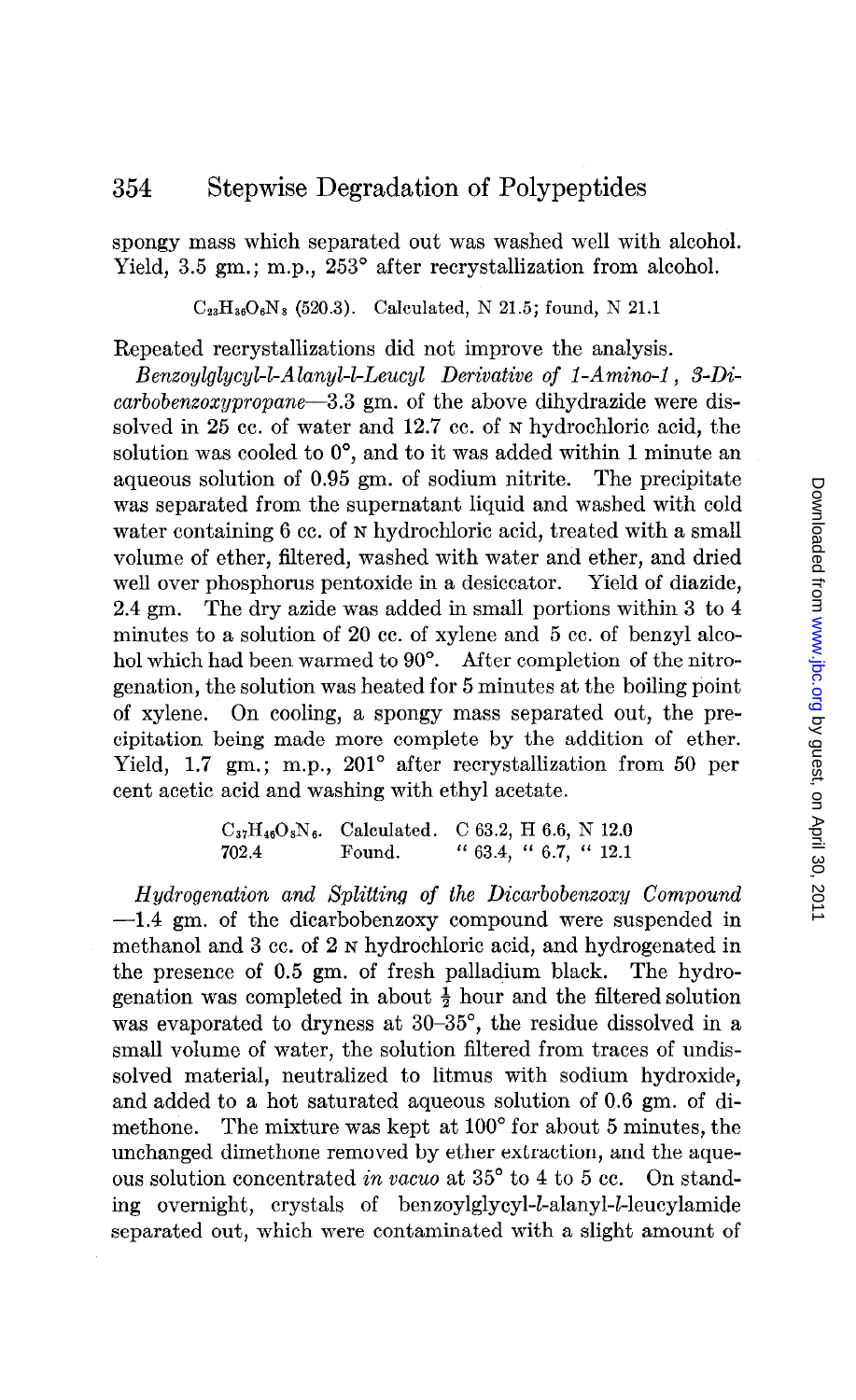sirup. They were filtered off, washed with ether, and recrystallized from methanol-water. Yield, 0.4 gm.; m.p., 186'.

> $C_{18}H_{26}O_4N_4$ . Calculated. C 59.6, H 7.2, N 15.5 362.2 Found. " 59.8, " 7.3, " 15.3

The mother liquor was made slightly alkaline with sodium hydroxide and acidified slightly with acetic acid. On standing overnight, plates of the dimethone derivative of  $\beta$ -aminopropionaldehyde (0.3 gm.) separated out which, after recrystallization from alcohol, melted at 208'. The mixed melting point with the dimethone obtained from the degradation product of benzoylglutamic acid was 208".

 $C_{19}H_{27}O_3N$  (317.2). Calculated, N 4.4; found, N 4.6

*Benzoylglycyl-l-Alanyl-l-Leucyl Hydrazide*--1 gm. of the amide obtained by the above degradation was refluxed for 2 hours in 3 cc. of ethanol and 0.5 cc. of hydrazine hydrate, and then heated for 1.2 hours without refluxing; whereupon ammonia was liberated. On standing overnight, 0.45 gm. of the hydrazide separated out in needles bunched in spheres. M.p., 230° after recrystallization from ethanol.

 $C_{18}H_{27}O_4N_5$  (377.2). Calculated, N 18.6; f ound, N 18.3

Benzoylglycyl-kAlany1 Compound of I-Amino-l-Carbobenzoxy $amino-3-Methylbutane-2.5$  gm. of the above hydrazide were dissolved with heating in 7 cc. of glacial acetic acid and 40 cc. of water, the solution was cooled to  $0^\circ$ , and to it was added dropwise an ice-cold aqueous solution of 0.5 gm. of sodium nitrite. After about 10 minutes at O', the azide was taken up in about 70 cc. of ethyl acetate, the solution washed repeatedly with ice-cold water, bicarbonate, and again water, and dried over sodium sulfate. To the solution 6 cc. of benzyl alcohol were added. The ethyl acetate was removed in vacuo at 35-40°, and then the residue was heated to 80 $\degree$  for  $\frac{1}{2}$  hour. On cooling, the urethane separated out in fine needles, which were redissolved by adding benzene and heating. On cooling, 1.1 gm. of substance formed; from the mother liquor 0.2 gm. was obtained. Recrystallization from glacial acetic acid-water gave long needles with a melting point of 212'.

 $C_{25}H_{32}O_5N_4$  (468.3). Calculated, N 12.0; found, N 11.8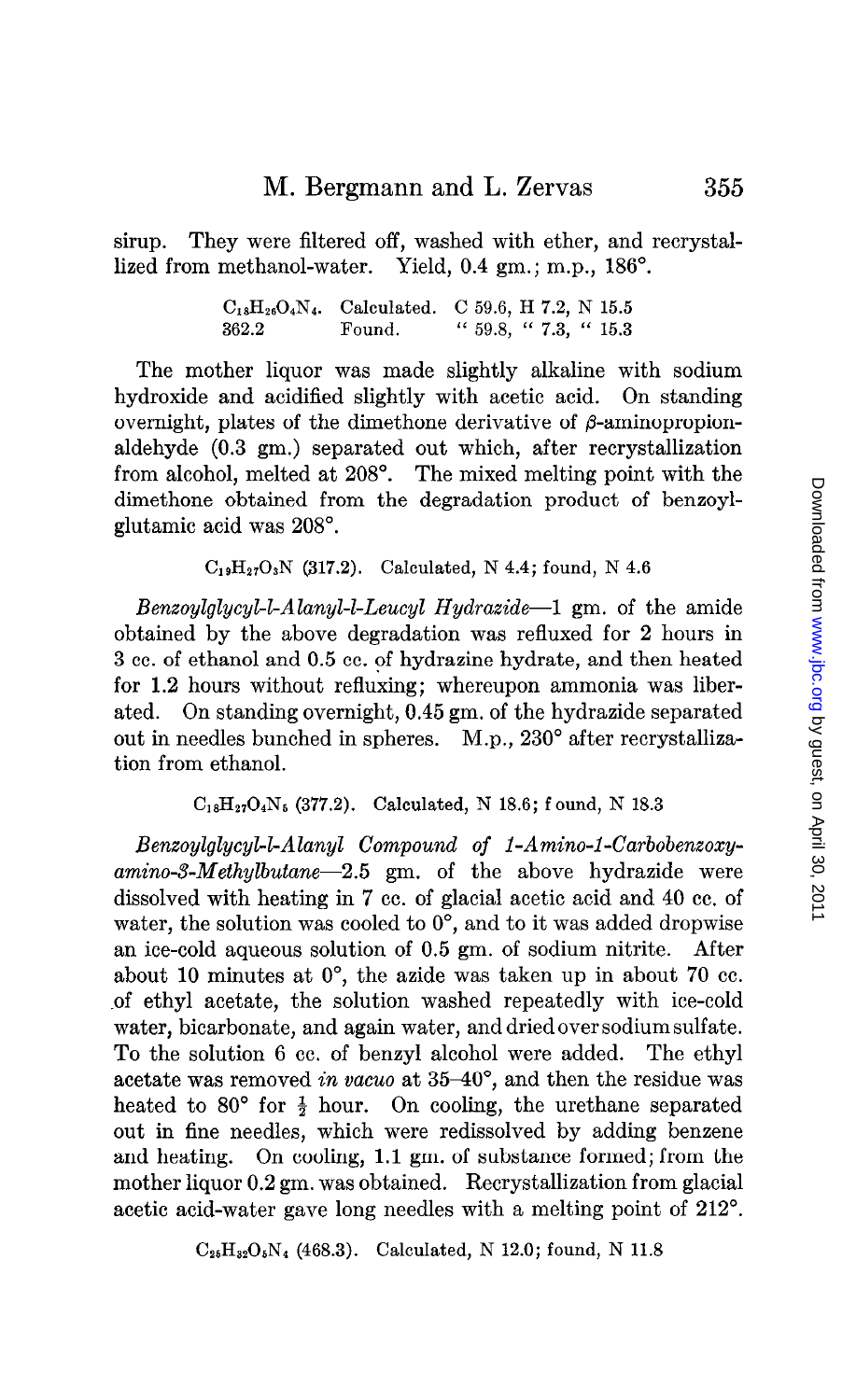Hydrogenation and Splitting of the Carbobenzoxy Compound -1.1 gm. of the carbobenzoxy compound were suspended in methanol which contained 1.1 moles of hydrogen chloride, and hydrogenated in the usual manner. The residue obtained on evaporation in vacuo at 35° was dissolved in 10 cc. of water, and the solution heated to boiling in a bath at 125° for 5 to 8 minutes. The distillate was collected in a receiving flask which contained 0.4 gm. of p-nitrophenylhydrazine in 10 cc. of 50 per cent acetic acid. In the receiving flask 0.35 gm. of the nitrophenylhydrazone of isovaleraldehyde separated out. After recrystallization it melted at 113".

 $C_{11}H_{15}O_2N_3$  (221.1). Calculated, N 19.0; found, N 19.3

On allowing the filtered aqueous solution 'to stand in the ice box, 0.4 gm. of benzoylglycyl-*l*-alanineamide was obtained. After recrystallization from a small volume of methanol, the melting point was 192".

> $C_{12}H_{15}O_3N_3$ . Calculated. C 57.8, H 6.1, N 16.9 249.1 Found. " 57.7, " 5.9, " 16.9

*Benzoylglycyl-l-Alanine Hydrazide*-0.5 gm. of the above benzoylglycyl-L-alanineamide was refluxed for 2 hours in 5 cc. of alcohol and 0.4 gm. of hydrazine hydrate, and then heated without refluxing for  $\frac{1}{2}$  hour on the steam bath, whereupon ammonia was liberated. On cooling, 0.4 gm. of crystals separated out, which were recrystallized from alcohol. M.p.,  $212^\circ$ .

 $C_{12}H_{16}O_3N_4$  (264.1). Calculated, N 21.2; found, N 21.1

Benzoylglycyl Derivative of I-Amino-1-Carbobenzoxyaminoethane  $-2.2$  gm. of the preceding hydrazide were dissolved in 80 cc. of hot water and 3 cc. of glacial acetic acid, the solution was cooled to O', and an aqueous solution of 0.7 gm. of sodium nitrite added dropwise. On scratching, crystals (needles) of the aside were obtained. These were filtered off after  $\frac{1}{4}$  hour, washed, and dried on a porous plate in a desiccator over phosphorus pentoxide. Yield, 2 gm. of azide. This was added in small portions (within 10 minutes) to a mixture of 15 cc. of xylene and 5 cc. of benzyl alcohol which had been heated in a bath at 150". After the nitrogen generation had stopped, ether was added and the spongy